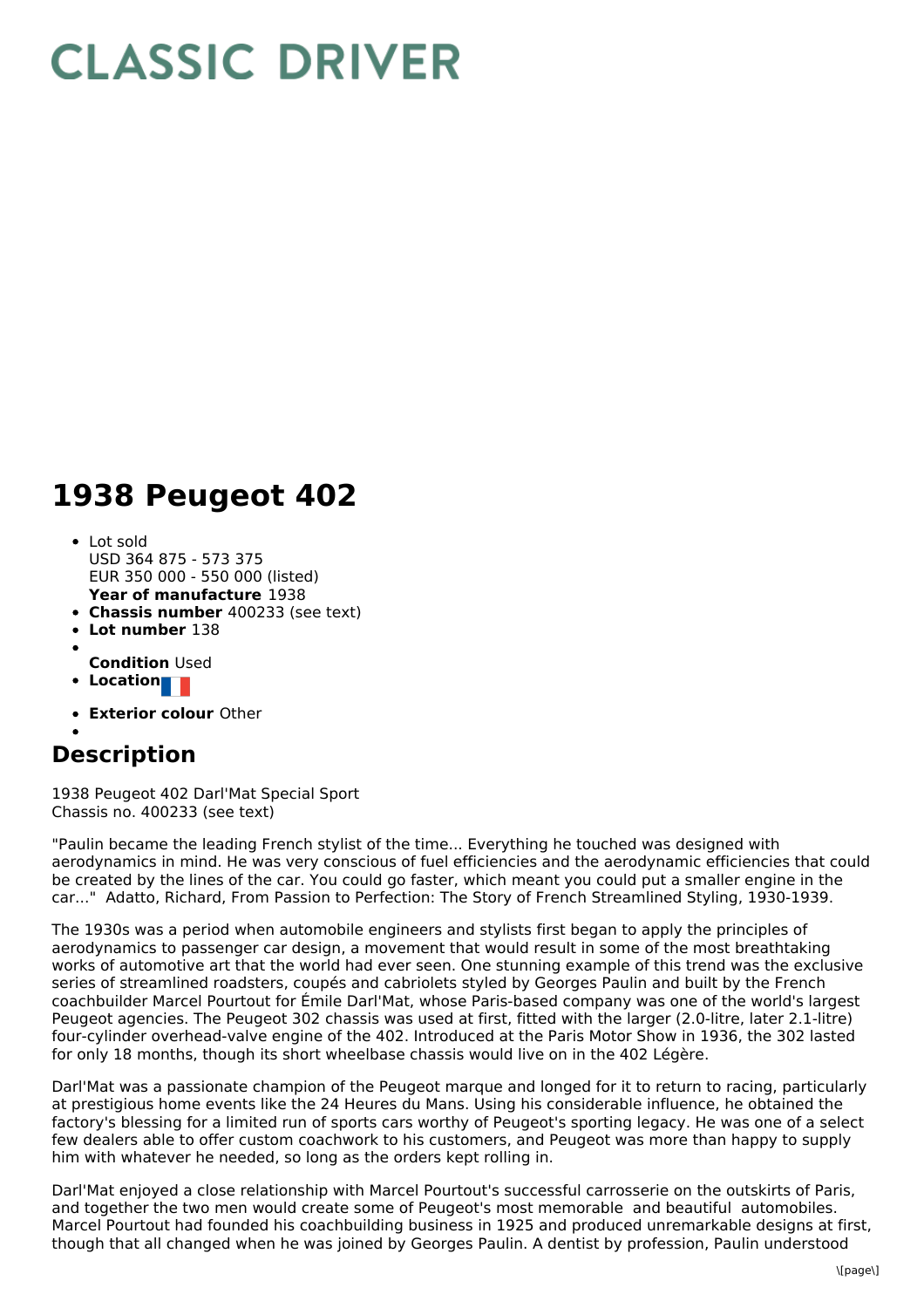aerodynamics and had impeccable taste. He worked for Panhard, Unic and Peugeot, for whom he designed the 1934 'Eclipse' featuring a retractable steel cabriolet roof, a construction he patented. In 1940 Paulin joined the French Resistance to fight the Nazi regime but was arrested and executed. He was posthumously awarded the Croix de Guerre and the Médaille de la Résistance by the French government.

Pourtout built around 105 of these streamlined cars for Darl'Mat between 1936 and 1939 (53 roadsters, 20 coupés, and 32 convertibles) and examples of the roadster ran competitively at Le Mans in 1937 and 1938. Demonstrating Paulin's conviction that a car did not necessarily need a large engine if it was effectively streamlined, three Darl'Mat Peugeots finished in the top ten in 1937, with the best placed example of Pujol/Contet coming home 7th overall, while the following year the Darl'Mat of de Cortanze/Contet finished 5th overall, winning the 2-Litre Class.

One of an estimated 30-or-so survivors and known by the Darl'Mat Club In France, one of the rare in original condition (chassis, wooden structure, coachwork, windscreen, hood frame, tonneau cover), interior trim restored (soft top, bucket seats), this stylish French rarity was manufactured on 2nd June 1938 but was not registered to its first owner, a Mr Lefranc of Sury-le-Comtal, until 28th August 1940. The car was sold by the Peugeot dealership in Nîmes for a total of 27,550 FF. Fast forward to the 1970s and the Darl'Mat is owned by Mr Lucien Mette, who found himself with a car lacking the manufacturer's plate and without a Carte Grise, the latter having been lost. The car was finished in two-tone paintwork at that time.

On 2nd February 1978, Mr Jean Zobel, the new owner, registered the Peugeot with the chassis number '400233' while the registration number assigned was '1068 HQ 47'. On 7th July 1982, new owner Mr Gérard Ramos registered the car in Gironde with the number '6445 GB 33'. Displayed at Rétromobile in the spring of 1993, the car was offered for sale by dealer Bruno Vendiesse and sold to new owner Mr Guy Dubrulle, who registered it in the Pas-de-Calais on 11th May 1993 with the number '39 QB 62'.

In July 1993 the Darl'Mat participated in the Grand Prix of Péronne (in Picardy) and also took part in the Rallye des Châteaux. In 2001 Mr Géry Montpellier, a Lille-based businessman, acquired the Peugeot in exchange for a Bugatti Type 57 Stelvio Convertible. The car participated in the Lille Motor Show in 2002 and the following year was displayed at the Darl'Mat meeting held at Christophe Pund's dealership in Cassel, alongside chassis numbers '400246' and '400249'. Pund offered the Peugeot for sale at his Gallery Damiers in 2010.

The current owner purchased the car at the Le Mans Classic auction in July 2012, registration it as 'DS-527- ZM'. Since then the Darl'Mat has benefited from expert maintenance both mechanically, engine parts, shock absorbers,

and cosmetically with its soft top on its original hood frame carried out by various specialists at a cost of some 50,000 (invoices available in file). Specialists involved include François Cointreau (Restaur'auto in Pelouailles) and Paillet, engine specialist in Tours.

Offered with French Carte Grise, this icon of pre-war automotive styling is a pleasure to drive with its Zenith carburetors, a feast for the eyes with all its working original parts, and suitable for racing like le Mans Classic or any Concours d'Élégance with its probably unique hood that gives the car a wonderful shape.

Peugeot 402 Darl'Mat Spécial Sport 1938 Châssis n° 400233 (voir texte)

Une des 30 survivantes Historique des propriétaires complet Aux mains du vendeur depuis 2012 État d'origine remarquablement préservé Structure en bois d'origine en magnifique état

« Paulin devint le styliste français en vue de l'époque... tout ce qu'il touchait était conçu en tenant compte de l'aérodynamique. Il était très préoccupé par les économie de carburant et par l'efficacité aérodynamique qui découlait des lignes de la voiture. On pouvait aller plus vite, ce qui signifiait qu'on pouvait utiliser un plus petit moteur... » Richard Adatto, From Passion to Perfection: The Story of French Streamlined Styling, 1930- 1939.

Les années 1930 fut la période au cours de laquelle les ingénieurs automobiles et les carrossiers commencèrent à appliquer les principes aérodynamiques aux voitures, un mouvement qui allait donner quelques-uns des chefs-d'uvres automobile les plus époustouflants que le monde ait connu. Un des exemples de cette tendance fut la série de roadsters, coupés et cabriolet aérodynamiques dessinés par Georges Paulin et construits par le carrossier français Marcel Pourtout pour Émile Darl'Mat dont la société, installée à Paris, était l'une des plus grandes concessions Peugeot du monde. Le châssis de la Peugeot 302 fut d'abord utilisé, équipé du plus gros quatre cylindres à soupapes en tête de la 402 (2 litres, puis plus tard 2,1 litres). Dévoilée au Salon de Paris en 1936, la 302 ne dura que 18 mois, mais son châssis court survécut sur la 402 Légère.

Darl'Mat était un pilote passionné de la marque Peugeot et languissait de reprendre la compétition,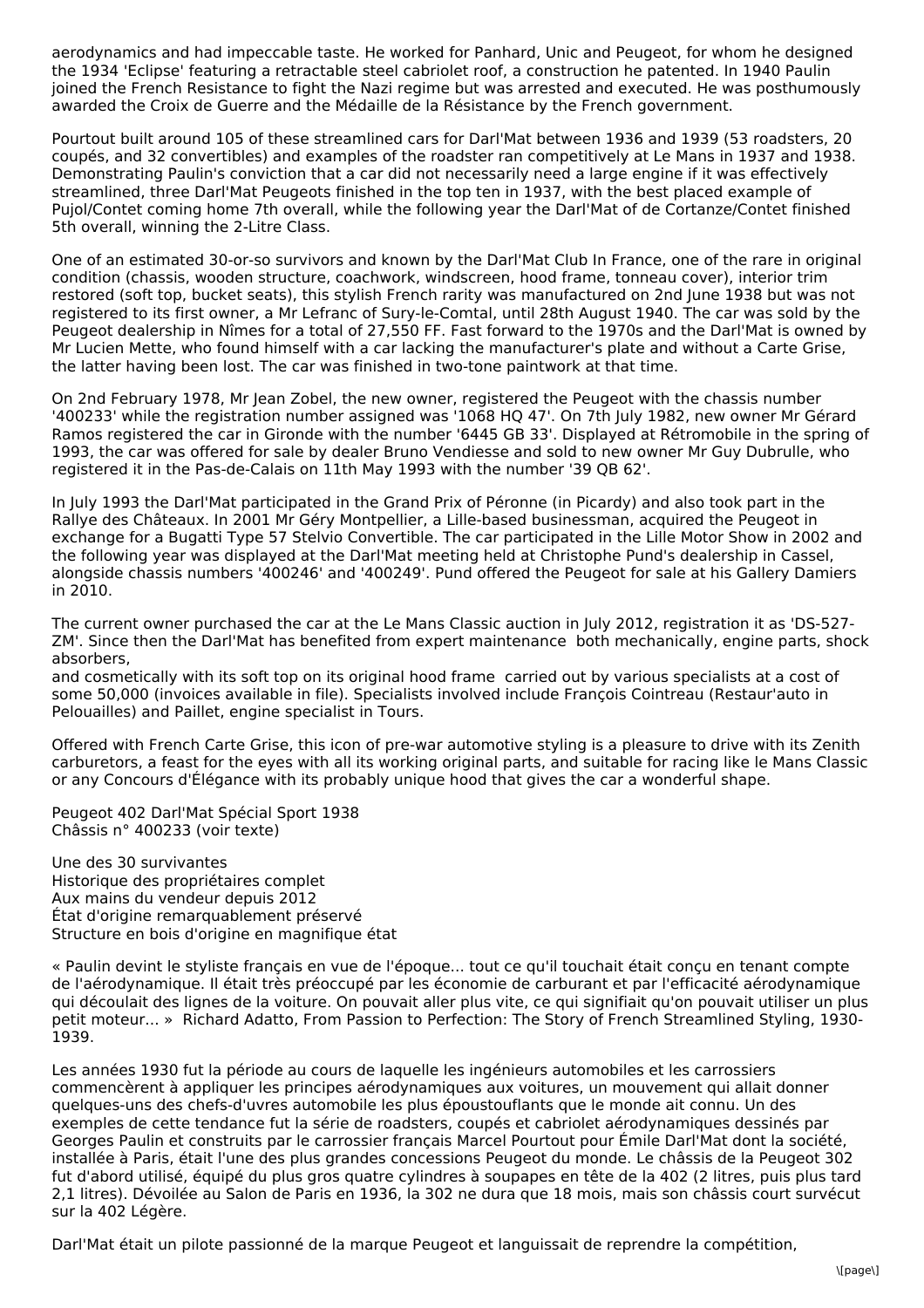particulièrement dans les épreuves nationales prestigieuses, comme les 24 Heures du Mans. Usant de sa très grande influence, il obtint de l'usine l'autorisation pour une série limitée de voitures dignes de l'héritage sportif de Peugeot. Il fut l'un des rares concessionnaires à proposer des carrosseries spéciales à ses clients et Peugeot était plus qu'heureux de lui fournir tout ce qu'il désirait, tant que les commandes affluaient.

Darl'Mat avait de bonnes relations avec le carrossier Marcel Pourtout à Paris et, ensembles, les deux hommes créèrent quelques-unes des Peugeot les plus remarquables et les plus belles. Marcel Pourtout avait créé son entreprise en 1925 et avait commencé par construire de banales carrosserie, mais tout changea lorsqu'il rencontra Georges Paulin. Paulin, qui était dentiste, comprenait l'aérodynamique et avait un goût très sûr. Il avait travaillé pour Panhard, Unic et Peugeot, pour qui il avait dessiné le cabriolet Éclipse à toit en tôle rétractable en 1934, qu'il avait fait breveté. En 1940, Paulin s'engagea dans la Résistance contre le régime Nazi et fut arrêté et exécuté. Il reçut à titre posthume du gouvernement français la Croix de Guerre et la Médaille de la Résistance.

Pourtout construisit environ 105 de ces voitures aérodynamiques pour Darl'Mat entre 1936 et 1939 (53 roadsters, 20 coupés, and 32 cabriolets) et les roadsters s'illustrèrent aux Mans en 1937 et 1938. Démontrant l'intuition de Paulin qu'une voiture n'avait pas besoin d'un gros moteur si elle était aérodynamique, trois Peugeot Darl'Mat terminèrent dans les dix premiers en 1937, la meilleure, celle de Pujol/Contet, se classant 7e au classement général, tandis que l'année suivante, la Darl'Mat de de Cortanze/Contet finissait 5e, remportant la classe 2 litres.

Une des 30 survivantes supposées ainsi que reconnues du Club Darl'Mat France, une des rarissimes entièrement d'origine (châssis, structure, bois, carrosserie, pare-brise, arceaux de capote, tonneau cover), seule la peinture à ce jour ancienne, en bel état, et les garnissages ayant été refaits (capote en toile avec sides, sièges baquets, la banquette d'origine étant fournie), cette élégante sportive française est sortie des ateliers le 2 juin 1938 mais ne fut pas immatriculée par son premier propriétaire, un certain M. Lefranc de Sury-le-Comtal, avant le 28 août 1940. La voiture avait été vendue par le concessionnaire Peugeot de Nîmes pour un total de 27 550 francs. Plus tard, dans les années 1970, la Darl'Mat appartenait à M. Lucien Mette qui se retrouvait avec une voiture sans plaque constructeur et sans carte grise, cette dernière ayant été perdue. À l'époque, la voiture avait une peinture deux tons.

Le 2 février 1978, M. Jean Zobel, son nouveau propriétaire, immatricula la Peugeot avec le numéro de châssis 400233 sous le numéro 1068 HQ 47. Le 7 juillet 1982, un autre propriétaire, M. Gérard Ramos, immatricula la voiture dans la Gironde sous le numéro 6445 GB 33. Exposée à Rétromobile au printemps 1993, la voiture était proposée à la vente par le marchand Bruno Vendiesse et fut vendue à un nouveau propriétaire M. Guy Dubrulle qui l'immatricula dans le Pas-de-Calais le 11 mai 1993 sous le numéro 39 QB 62.

En juillet 1993, la Darl'Mat participa au Grand Prix de Péronne (en Picardie) et prit également part au Rallye des Châteaux. En 2001, M. Géry Montpellier, un homme d'affaire de Lille, acquit la Peugeot en échange d'une Bugatti Type 57 Stelvio cabriolet. La voiture participa au Salon de Lille en 2002 et l'année suivante fut exposée aux rencontres Darl'Mat organisés chez Christophe Pund à Cassel, aux côtés des châssis numéros 400246 et 400249. Pund mit la Peugeot en vente à sa Galerie des Damiers en 2010.

L'actuel propriétaire a acheté la voiture à la vente aux enchères du Mans Classic en juillet 2012, l'immatriculant sous le numéro DS-527-ZM. Depuis, la Darl'Mat a été révisée professionnellement tant pour sa mécanique, accessoires moteur, suspensions que pour sa capote refaite sur ses arceaux d'origine , par différents spécialistes dont toutes les factures pour un coût de quelques 50 000 sont jointes au dossier. Ces spécialistes incluent notamment François Cointreau (Restaur'auto à Pelouailles) et Paillet motoriste à Tours.

Vendue avec sa carte grise française, cette icône du design français d'avant-guerre est un vrai plaisir à piloter avec ses deux carburateurs Zenith et sa rare pipe d'admission double carburateurs spéciale d'époque, un régal pour les yeux avec tous ses accessoires en état d'origine et de fonctionnement, et peut prendre la route pour tous trajets sans aucuns frais à prévoir, tant pour participer à des compétitions telles que le Mans Classic ou des concours d'élégance avec ou sans sa capote probablement unique qui lui donne une allure exceptionnelle.

Bonhams 1793